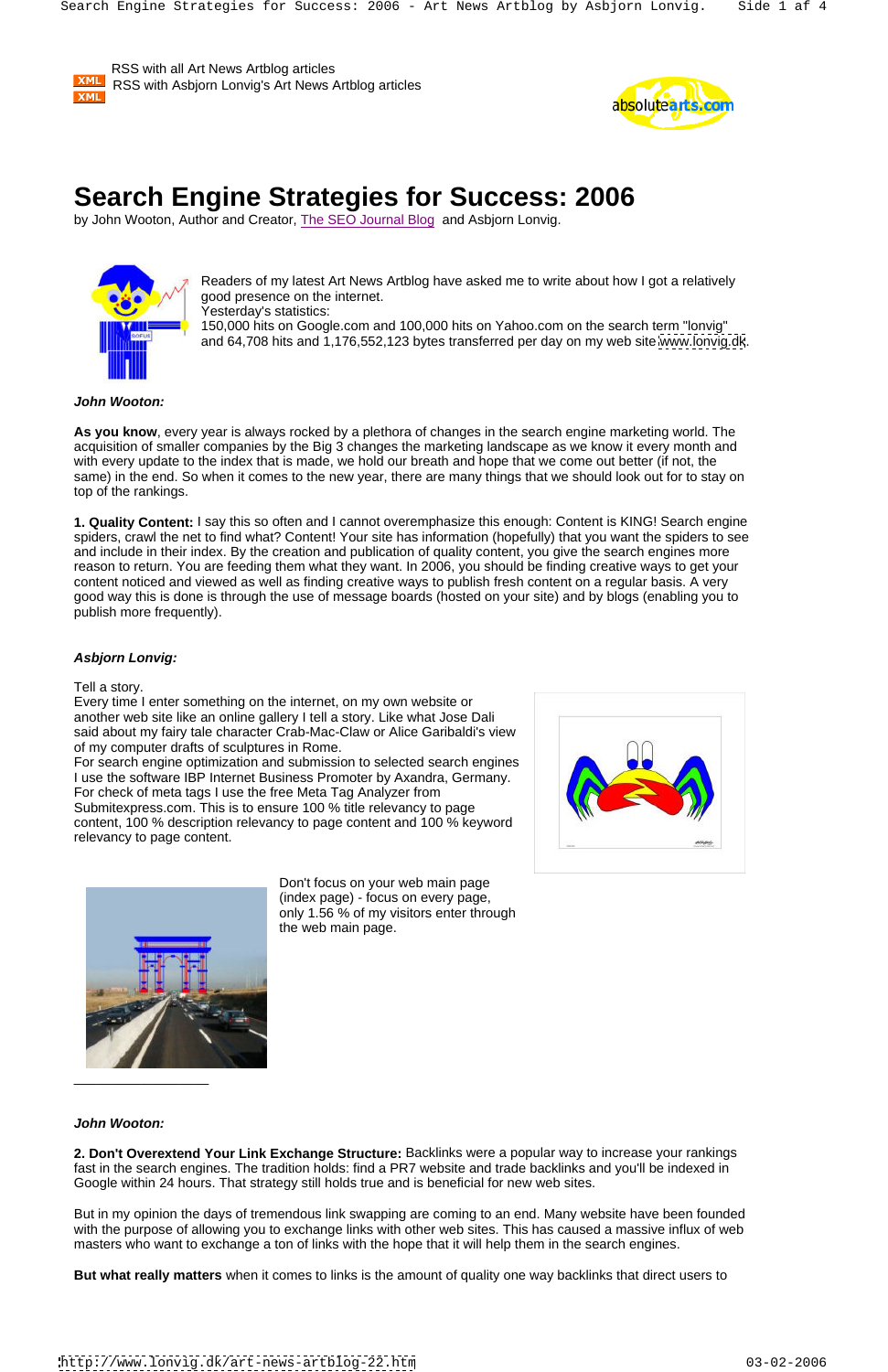your website. You want the balance of links to be in your favor, that is what leads to success.

Also, there has been talk of search engines taking notice of these "link farms" and penalizing those who take part in them. So if you do take part in link exchanges, please be moderate in respect to the number of exchanges you take part in.

## **Asbjorn Lonvig:**

**3. RSS and XML:** Two new technologies that have begun to take center stage especially in 2005 include a programming language that has been around for several years called XML. XML is short for extensible markup language and is a derivative from HTML. The main difference is your ability to create descriptive tags for your data. The contract of the contract of the contract of the contract of the contract of the contract of the contract of the contract of the contract of the contract of the contract of the contract of the contract of the con

I do not concentrate upon links any more. I only make links that are relevant to my content. If I am asked to link to a Kangaroo farm in Canberra, New South Wales, Australia, I sure will do it. Now and then I run a Link Popularity Check on my online galleries to check their degree of presence on the internet. The Link Popularity Check program is free and it is from Axandra, Germany. Absolutearts.com has the highest link popularity of all online galleries.



### **John Wooton:**

I have made an RSS to all main pages on my web site and an RSS to every online gallery. The contract of the contract of the contract of the contract of the contract of the contract of the contract of the contract of the contract of the contract of the contract of the contract of the contract of the c

This has led to the advent of RSS or real simple syndication. RSS is a way for you to publish your data to an XML file hosted on your site. Users subscribe to your RSS feed via the XML file and whenever you make a changes to your XML file they are notified. It's become a major technology used by news agencies and bloggers alike as a simple method of publishing your information across a wide variety of platforms.

**XML has also proved useful** with the Google Site maps program, newly released in 2005. The optional tags available with the XML site map allow you to be descriptive about the individual pages on your site including dates the individual pages were modified. There are some small things you need to pay attention to when creating this: namely you have to follow the Google xml schema, and you have to be diligent about tracking and fixing errors in the code. But if used correctly, it is a great way to help Google index the hidden pages of your website due to javascript or flash.

## **Asbjorn Lonvig:**



I use the FeedForAll RSS feed creation tool to built my own RSSs. This way I have built 73 "hand made" RSSs.

I use the following blogging systems for posting a lot of news and for automatic building of RSSs, ATOM feeds and RDFs: Blogger.com, Blogger.dk, Blog.com, Bloglines.com, Spaces.msn.com, Squarespace.com, Angelfire.com and Artday.org. Artday.org is Japanese. It is from Tokyo. And so is the image to the left. It's the Tokyo skyline with Tokyo Tower. The title is "Tokyo Moonlight".

All of the above RSSs, ATOM feeds and RDFs - both my own "hand made" RSSs and the RSSs, ATOM feeds and RDFs generated automatically by blogging systems - are submitted to selected directories and search engines with the software RSS FEEDS Submit from rssfeedssubmit.com - if you need an introduction to RSS news feeds,

you'll find it on rssfeedssubmit.com.

**John Wooton:**

**4. Stay away from Flash and Javascript for the time being:** Flash and Javascript are very powerful tools for creating dynamic and eye catching web sites. The most prominent problem with the two technologies is that the spiders can't index through them (at least not yet). This limits your ability to have the search engines index portions of your site. Many have speculated that the Big 3 are working on solving this problem, but for the time being, avoid or limit your use of these technologies.

**5. Avoid Unethical SEO:** There are a lot of programs out there that help you to achieve maximum link back ratios in a very short amount of time. Some of them are good; some are bad. In fact, some of them will waste your effort trying to post trivial comments on blogs or trying to maximize your link exchanges. In my opinion, you should seek success in SEM the right, ethical way. Seek out honest web companies to exchange a moderate amount of links with. Post only relevant comments to forums and blogs because that behavior leads to lasting link backs. Also,

 $\overline{\phantom{a}}$  , we can assume that the contract of the contract of the contract of the contract of the contract of the contract of the contract of the contract of the contract of the contract of the contract of the contract

<http://www.lonvig.dk/art-news-artblog-22.htm> 03-02-2006

 $\Box$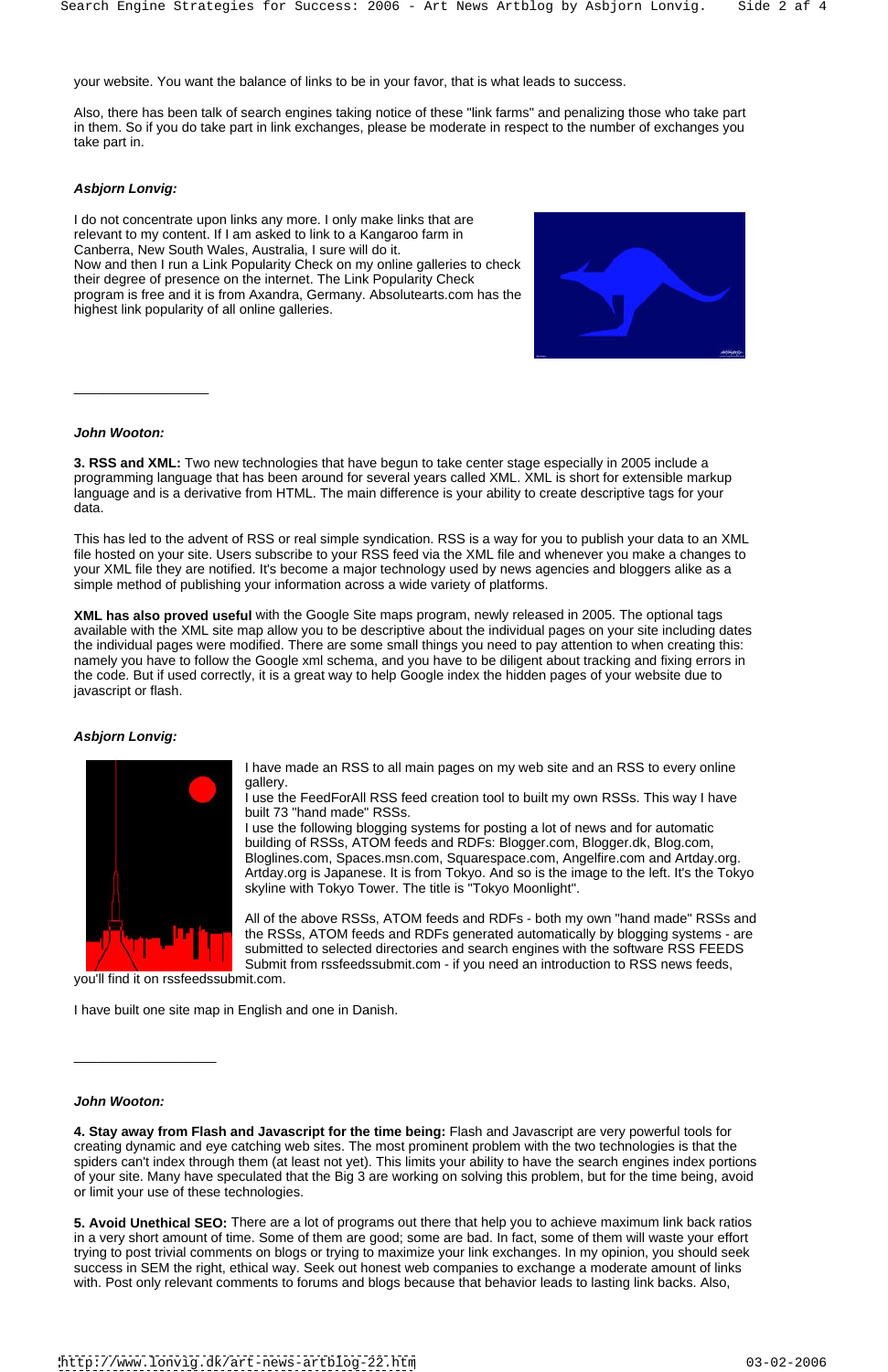don't try to manipulate your website to make it appear to have a higher PR than you really do. Google sees that one!

## **Asbjorn Lonvig:**



## **John Wooton:**

**6. Last, but not least, Articles:** There is a little bit of controversial talk about whether it is right to post articles for free use in directories. In my opinion, you are providing a well needed service to web masters and I don't see this one as a potential loss for 2006. Information is valuable. And web sites that need content (especially fresh content) desire what you do to make their efforts a success. So it is natural for your web site rankings to benefit through backlinks from those articles. It's a win win situation.

One other thought on this subject. Right now, the search engines can punish web sites for having duplicate content, and that is an argument that many will propose. But, the search engines will usually only punish you if the html format of a web site is similar, not a couple of articles. So posting articles is safe for now.

I use Google Alerts to continuously inform me what new things of mine have been indexed. A second contract the contract of the contract of the contract of the contract of the contract of the

But be cautious. Many lucrative methods of ethical SEO can be turned into a problem when too many people attempt to abuse the technology.

So that's it. Short, but informative. SEO is both an art and a technology that we have to use correctly for the right type of success. Who knows what the year ahead may bring, but playing your cards right, you can achieve success and avoid any pitfalls that may come.

## **Asbjorn Lonvig:**

This Art News Artblog article is an example of Articles.

I write articles to as you know WWAR/Absolutearts, to Editorial Qroquis - a printed art Grand Maître magazine in Buenos Aires (translated into Spanish) and ADN World ArtNews in Tokyo. Furthermore my articles are published on selected RSSes of my own, on all the blogging systems mentioned above and on the online gallery ArtCad.com in Paris. <u>Andrea and the second contract of the second contract of the second contract of the second contract of the second contract of the second contract of the second contract of the second contract of the second contract</u>

I want to thank John Wooton Author and Creator, The SEO Journal Blog for permitting me to use his article "Search Engine Strategies for Success: 2006", which I read 5 January 2006 in Entireweb Newsletter.

To keep track of the effect of my efforts to have a relatively good internet presence I use a server based statistic system on my web hotel called InSite.

Occasionally I check presence on Yahoo.com.

And then I check the online galleries.

January 2006 WWAR/Absolutearts topped with 73,000 hits followed by ArtWanted in des affiches Salt Lake City with 21,000 hits. Other online galleries like Yessy.com in Denver Colorado had 17,000 hits and a new online galley in Paris - ArtPourTous - had reached 4000 visitors. "Grand Maitre" to the right - that is Henri de Toulouse-Lautrec - is of course exhibited in Paris. **Example 20** No. 2014 12:30 A No. 2014 12:30 A No. 2014 12:30 A No. 2014 12:30 A No. 2014 12:30 A No. 2014 12:30 A No. 2014 12:30 A No. 2014 12:30 A No. 2014 12:30 A No. 2014 12:30 A No. 2014 12:30 A No. 2014 12:30



I'm working hard to produce decent traffic on all online galleries. \_\_\_\_\_\_\_\_\_\_\_\_\_\_\_\_\_\_

**Asbjorn Lonvig:**

#### **Thoughts.**

Your sales has nothing to do with your artistic talent, with your exhibition at Chicago Athenaeum or with nice words written about your art in a French book on "How to communicate through pictures". It's all about your internet presence???

#### **Thanks.**

<http://www.lonvig.dk/art-news-artblog-22.htm> 03-02-2006